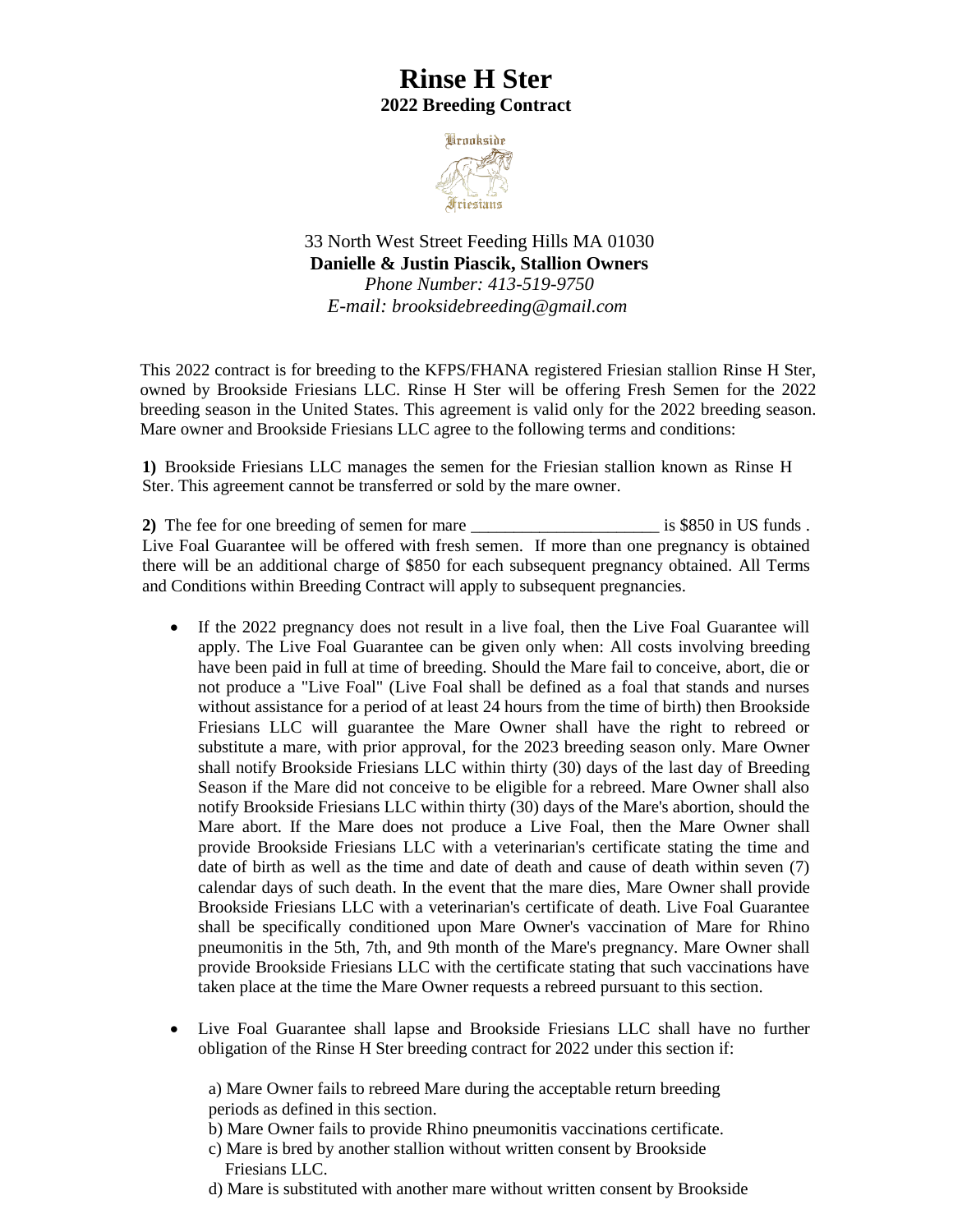Friesians LLC.

e) Mare fails to conceive, aborts or dies and Mare Owner fails to notify Brookside Friesians LLC as defined in this section.

- f) Foal dies due to lack of supervision or proper facilities during birthing process.
- g) Foal dies due to any negligent act of the Mare Owner or Mare Owners agent.

2a) The fresh semen being offered for 2022 will be collected upon request

**3)** If semen is used for a mare not provided in this agreement you must immediately inform Brookside Friesians LLC. An additional charge of \$850 for each subsequent pregnancy will be due.

**4)** No semen will be shipped by Brookside Friesians LLC without mare owner providing us with a signed contract and payment in full **OR** a payment plan signed. Contract and Semen shipping form must be received in its entirety at least 24 hours **prior** to semen order.

**5)** Requests for semen are to be made to Brookside Stallion Station. Brookside is open 5 days a week for shipping. Mare owner is responsible for all costs related to collection. Orders canceled after stallion has been collected will be billed in full.

**6)** Brookside Friesians LLC assumes no responsibility for the loss of semen or semen viability caused by the carrier (FedEx).

**7)** A fee of \$375 for Collection and Shipping within the USA will be charged to the mare owner as a separate charge for each shipment ordered. Please inquire for current shipping and permit costs, additional fees are applicable for shipping to Canada

**8)** FOR ON-SITE BREEDINGS: Reproductive services are available at Brookside Friesians Stallion Station for a flat, all inclusive fee. Please contact BSF for breeding and boarding prices.

**9)** Mare shall be of healthy and sound breeding condition. A veterinarian health certificate and uterine culture and biopsy are recommended on all but maiden mares. All guest mares must be vaccinated for Tetanus, Encephalomylelitis (Eastern and Western), Equine Influenza, Rhino, West Nile and Potomac Horse Fever and dewormed prior to arrival on farm. Recent coggins required. **Please note that a significantly overweight or underweight mare is difficult to get in foal. Therefore, it is recommended that mare owners address body weight issues prior to breeding their mares.**

**10)** Brookside Friesians LLC cannot be held responsible in any way for any illness or injury to a mare or to any other horse due to breeding to Rinse H Ster, nor for a mare's failure to conceive. It is understood that the breeding farm, its employees, veterinarians, and guests shall not be liable for any injury, escape, disability, or death of any horse on its premises. The mare owner, whose horse(s) are under the care of the breeder, will not be liable or responsible for any damage, injury or death to the breeding farm employees, veterinarians, or other animals in the care of the breeder, whether or not caused by his horse. Under Massachusetts law an equine professional is not liable for an injury or the death of a participant in equine activities resulting from the inherent risks of equine activities.

**11)** Semen that is leftover from a successful pregnancy is **strictly prohibited** from being resold. Semen that is found to be resold is subject to legal proceedings, including but not limited to all legal costs incurred by Brookside Friesians LLC.

**12)** Birth announcements for 2023 foals are to be recorded. You must inform Brookside Friesians LLC of your breeding dates and confirmed pregnancies.

**13)** The laws of the State of Massachusetts govern this contract. The parties each consent to jurisdiction in the State of Massachusetts and venue in any Federal or State court in Hampden County, Massachusetts, for any lawsuit arising out of this Agreement, and they waive any and all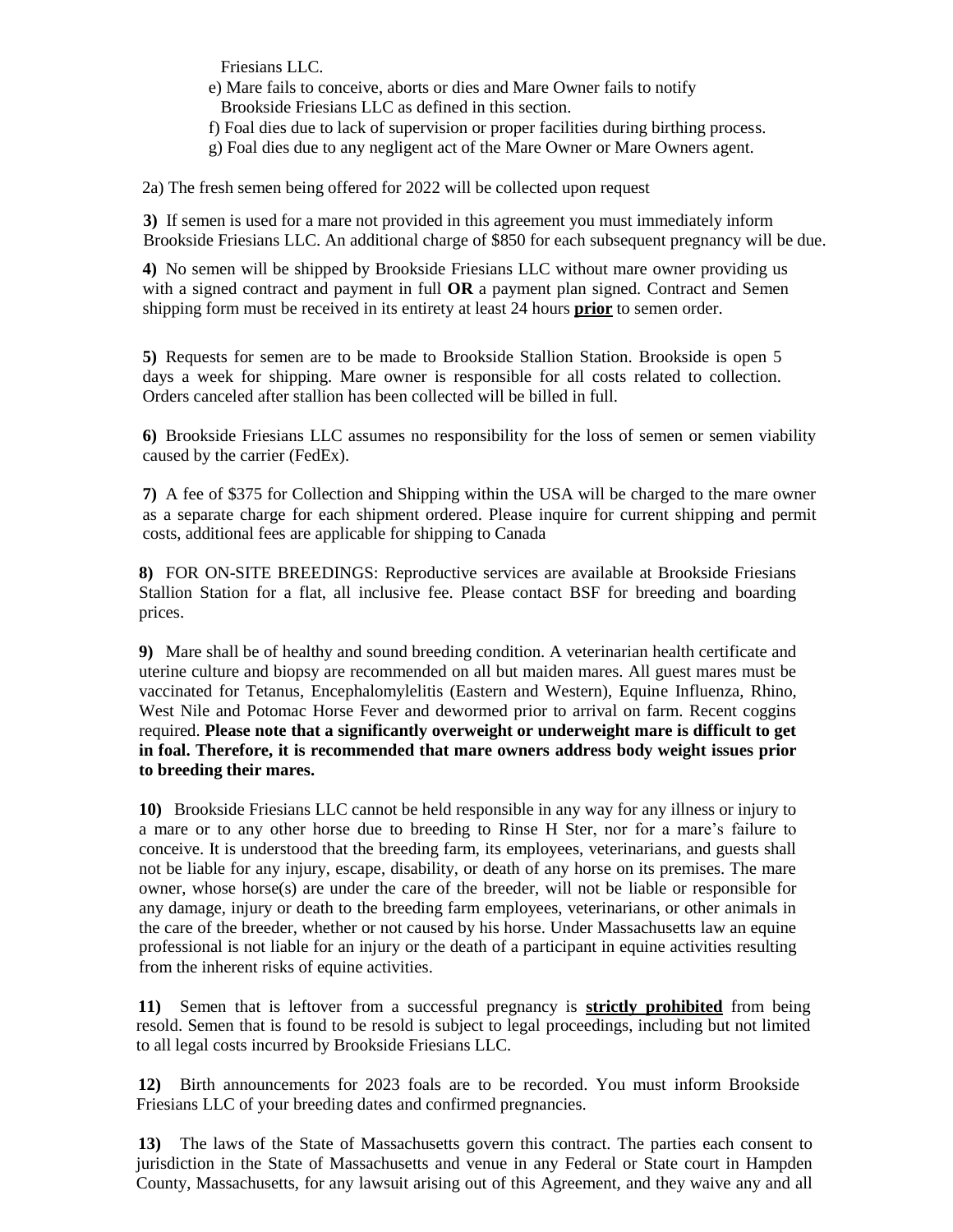rights to contest such jurisdiction and venue, and any objection that such county is not convenient.

**14)** DEATH, UNFITNESS OR SALE OF THE STALLION. The fees paid or incurred under this Agreement are nonrefundable except as provided in this Section with respect to the death, unfitness or sale of the Stallion. If the Stallion should die, be sold by the Farm or otherwise become unfit for service **before** Brookside Friesians LLC makes **any** shipment of semen, then this Agreement shall automatically terminate and Brookside Friesians LLC shall refund to Purchaser all fees paid hereunder within forty-five (45) days. Brookside Friesians LLC will make every available effort to replace the semen order with another suitable stallion, if desired by the Purchaser. If another stallion is not available, the order will terminate and be refunded to Purchaser, if Purchaser has not received any semen prior. Should Purchaser be requesting semen within Live Foal Guarantee, semen can be replaced with any available stallion. Refunds will not be available if Purchaser has already received semen prior to Stallion becoming unavailable for any reason.

**15)** Mare owner acknowledges full agreement with this breeding contract by signing and returning this contract to Brookside Friesians. Mailed, faxed and emailed signed copies are all acceptable and binding.

**16)** All accounts are payable in U.S. dollars. Bounced check fee is \$35.00 per occurrence.

Please fill out all mare and owner information and return this contract to Brookside Friesians LLC. Be sure to make a copy for your records.

| <b>Brookside Friesians, LLC</b> |  |
|---------------------------------|--|
| Danielle Piascik, Manager       |  |

Mare Owner

| <b>Brookside Stallion Station</b>                           |
|-------------------------------------------------------------|
| <b>Semen Request &amp; Shipping Form</b>                    |
| Please note all collections require at least one day notice |

| <b>Stallion: Rinse H Ster</b>                                                         |                                   |
|---------------------------------------------------------------------------------------|-----------------------------------|
| Shipping info for semen                                                               | Semen for Pick Up<br>(check here) |
| If Required, Delivery needed on:                                                      |                                   |
| Monday _____ Tuesday _____ Wednesday _____ Thursday _____ Friday _____ Saturday _____ |                                   |
| If shipping is different than billing                                                 |                                   |
| Name:                                                                                 |                                   |
| Address:                                                                              |                                   |
| Phone $#$ :<br>Email:<br><u> 1980 - Jan Barbara Barbara, prima popula</u>             |                                   |